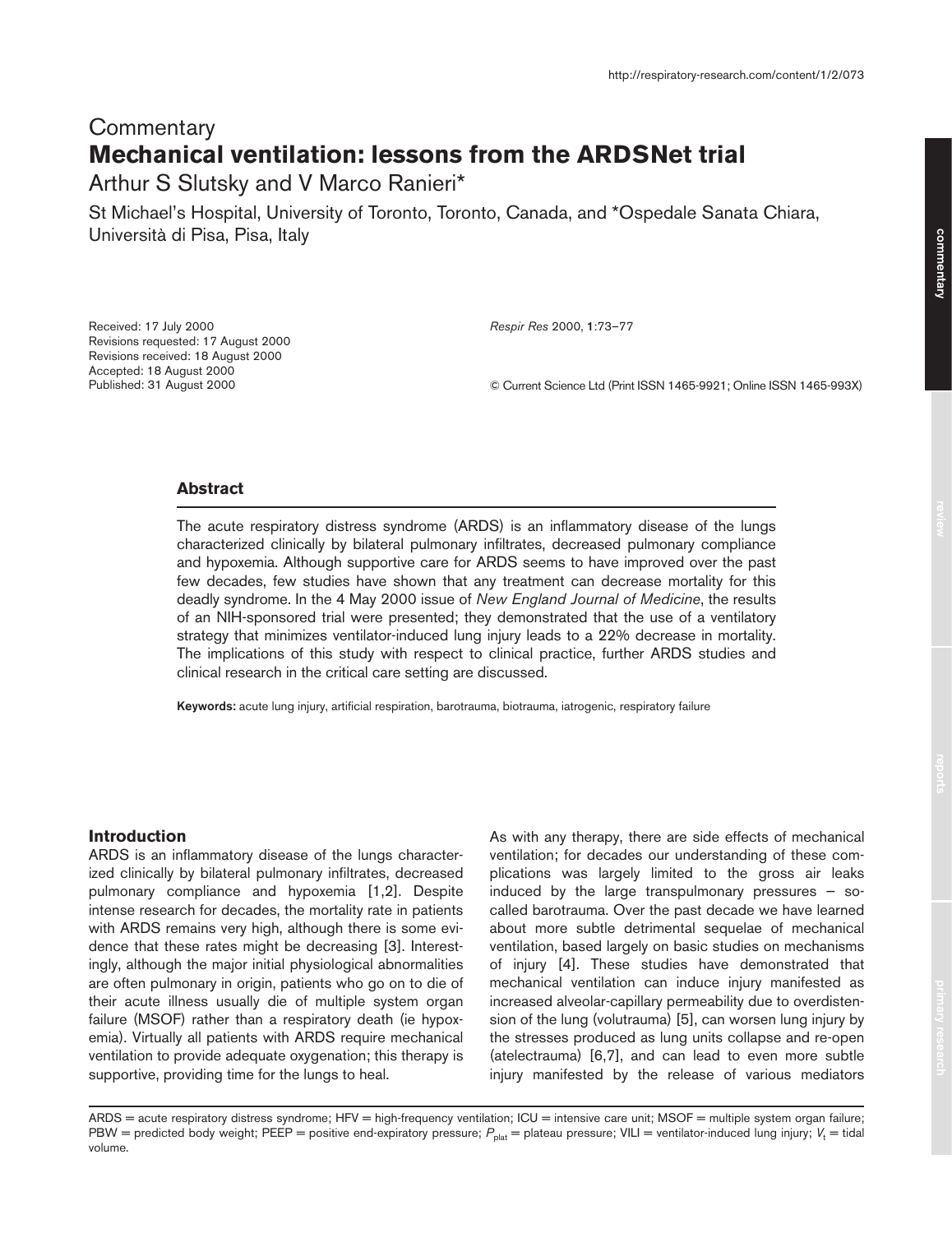(biotrauma) [8,9]. The latter provides a putative mechanism to explain the high mortality rate in patients with ARDS: if the mediators released by the lung owing to the increased pulmonary stresses enter the circulation it could lead to distal organ dysfunction, and ultimately organ failure [10]. Ironically, although mechanical ventilation is life-saving, a logical conclusion of the large body of data on ventilator-induced lung injury (VILI) is that it might be causing or perpetuating the pulmonary inflammation, preventing or delaying the recovery process. This reasoning led to a recommendation to limit end-inspiratory lung stretch in mechanically ventilated patients [11], and led to a number of randomized clinical trials of 'lung protective strategies'. The results of the most recently completed trial were presented in the 4 May 2000 issue of *New England Journal of Medicine* [12]. This landmark paper answers a key question in relation to the supportive therapy of patients with ARDS but, as with any exciting research, raises a number of interesting questions, which will be addressed in this Commentary.

#### **Brief review of ARDSNet study**

The study was a multi-centered randomized controlled trial performed by a group called the ARDSNet who were funded by the National Heart, Lung and Blood Institute (NHLBI) of the National Institutes of Health (NIH) to conduct clinical trials in patients with ARDS. Ten academic centers with 75 intensive care units (ICUs) enrolled patients with acute lung injury or ARDS into the trial, which compared a control ventilatory strategy with a tidal volume (V<sub>t</sub>) of 12 ml/kg [based on predicted body weight (PBW)] to a lung protective strategy using a  $V_t$  of 6 ml/kg PBW [12]. The study set out to enroll up to 1000 patients but accrual was stopped at 861 patients when an interim analysis revealed that the mortality rate in the lung protective group was 22% lower than in the control group. These beneficial results seemed to hold across a wide spectrum of patients, including septic and non-septic patients, and also those with different degrees of lung dysfunction as assessed by respiratory system compliances. The study is very important from a clinical perspective, but also raises a large number of questions on the mechanisms underlying the decreased mortality, on the optimal way to ventilate patients with ARDS, and more broadly on the conduct of clinical trials in the critical care setting.

# **Why was this trial positive when three previous trials were negative?**

This was not the first trial to assess a lung protective strategy in patients with acute lung injury or ARDS; in fact there were three previous negative trials [13–15], but this was the first large trial that showed a decrease in mortality by simply addressing the injury imposed by overstretching the lung. Why was this trial positive when other similar trials were negative?

One possible reason could be the relative power of the various studies; the ARDSNet trial enrolled 861 patients compared with the 288 patients enrolled in the three previous studies. This seems unlikely to be the major factor for the difference in results, because in each of the three negative trials the trend was for the high-*V<sub>t</sub>* groups to have a lower mortality rate than the protective arms; combining all three studies the mortality rate was 44% in the control arm and 48% in the lung protective arm. Another possible explanation for the lack of efficacy in the previous trials might be related to the different approaches used to control respiratory acidosis. All the trials applied the concept of 'permissive hypercapnia' [16], ie allowing the  $P_{a}CO_{2}$  to increase if necessary, rather than increasing  $V_t$  (or pressure). However, the approach to increases in  $P_{\rm a}$ CO<sub>2</sub> differed substantially between studies. Specifically, the ARDSNet study was the most aggressive in terms of trying to maintain  $P_{a}CO_{2}$  relatively close to the normal range, employing higher respiratory rates as well as more liberal use of bicarbonate than the other studies. There are reasons to believe that hypercapnia might actually be beneficial in the context of VILI [17,18]; for example, acidosis attenuates a number of inflammatory processes, inhibits xanthine oxidase (a key component in reperfusion injury), and attenuates the production of free radicals [18]. However, there are also potential detrimental effects such as increased catecholamine release [19] that might mitigate the potential beneficial effects of hypercapnia on lung injury.

The higher respiratory rate that was used in the low- $V<sub>t</sub>$  arm of the ARDSNet study to minimize hypercapnia might have had a fortuitous benefit, by leading to the development of auto-positive end-expiratory pressure (auto-PEEP). Increased end-expiratory lung volume has been shown to be protective in terms of VILI by minimizing the injury due to recruitment and de-recruitment of lung units (atelectrauma). No results have yet been presented on the degree of auto-PEEP in the ARDSNet patients, but minute ventilation was virtually identical between the low- $V_t$  and high- $V_t$  groups, making this explanation less likely because, for any given respiratory mechanics, minute ventilation is the major determinant of auto-PEEP. Furthermore, one could argue that the low-V<sub>t</sub> group might have been subject to more atelectrauma because the smaller  $V_t$  would probably lead to reduced recruitment with each tidal cycle.

Another explanation for the positive ARDSNet trial might be related to the greater spread in  $V_t$  and plateau pressure  $(P_{\text{plat}})$  between the control arm and the protective strategy. For example, the difference between the  $P_{\text{plat}}$  (on day 1) in this study was  $8 \text{ cm}H<sub>2</sub>O$ , compared with 4.5 [13], 5.7 [15] and 6.0 [14] ml/kg in other studies; similarly there was a greater difference in  $V_t$  between the control and intervention arms in the ARDSNet trial. Clearly, the greater the difference in the independent variable, the greater the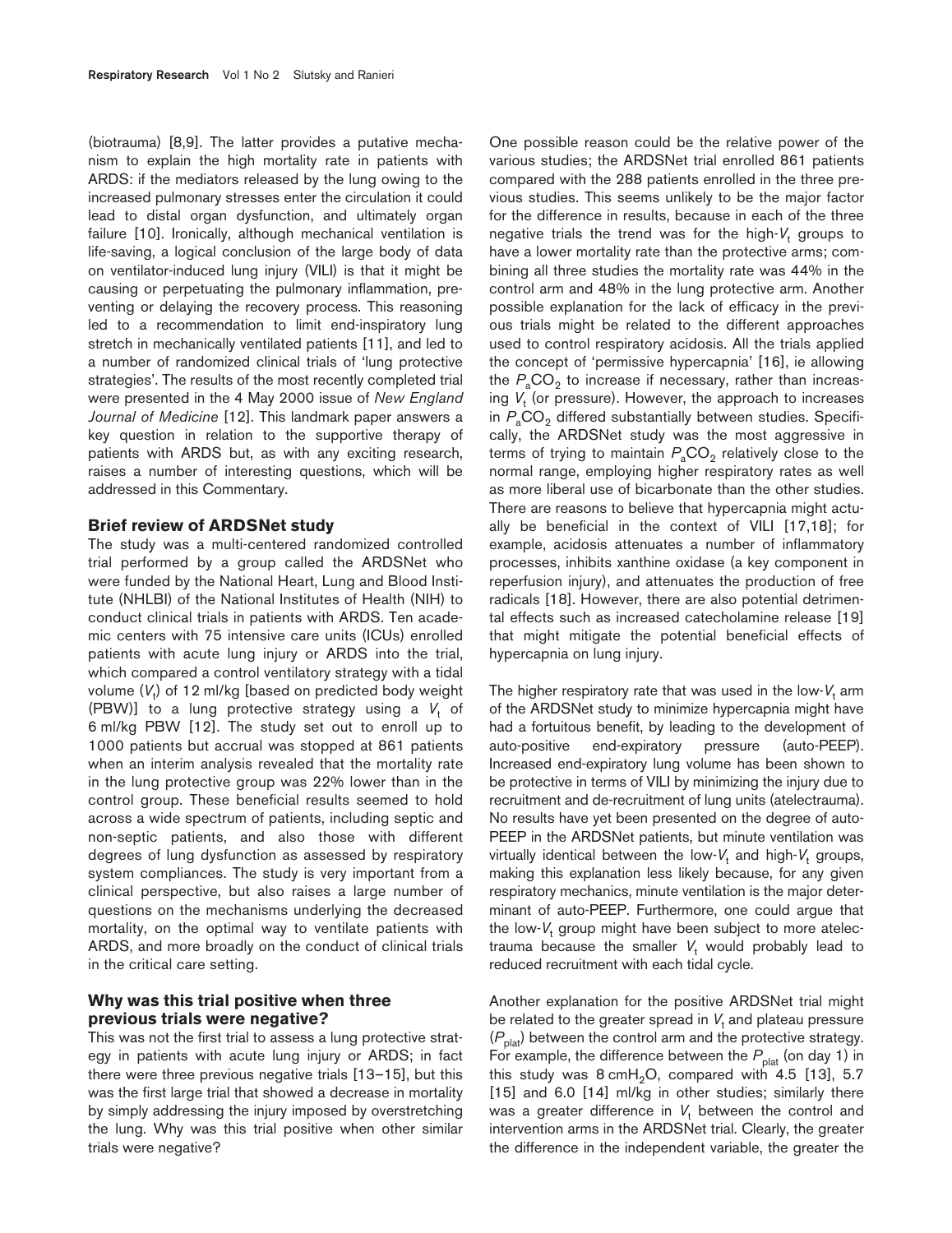signal:noise ratio, and the greater the likelihood of a positive finding (if the therapy is efficacious).

Finally, there might be a threshold in  $P_{\text{plat}}$  (as a surrogate for overdistension) above which injury due to mechanical ventilation might increase markedly. This was one of the explanations put forward in the *New England Journal of Medicine* editorial by Dr MJ Tobin that accompanied the ARDSNet publication [20]. On the basis of the data from the trials, he suggested that values of  $P_{\text{plat}}$  less than 32  $cmH<sub>2</sub>O$  would be fairly protective; because the three negative trials had had average P<sub>plat</sub> values (in both groups) that were less than 32 cm $H<sub>2</sub>O$ , one would not expect any change in mortality between groups because both were receiving 'protective' strategies. In contrast, the ARDSNet trial had an average  $P_{\text{plat}}$  in the control arm of 33 cm $H<sub>2</sub>O$ , a value greater than the threshold value. This suggestion could also explain the results of Amato *et al* [21] in which the  $P_{\text{plat}}$  over the first 36 h averaged 46.0 cmH<sub>2</sub>O in the control arm, and 30.5 in the protective arm. We do not know what the shape of a 'lung injury versus  $V_t$ ' curve would be and whether there is some magical  $V_t$  or  $P_{\text{plat}}$  above which ventilation is 'unsafe' and below which ventilation is 'safe'. It seems highly unlikely that there is a specific break point for every patient, especially when one considers the spatial heterogeneity in injury and the difficulty in interpreting a high  $P_{\text{plat}}$  in the context of a stiff chest wall.

This latter possibility brings up the issue of whether the intervention arm was really protective or whether the control arm was injurious because the *V*<sub>t</sub> used was too large. The implication of this question is that the ARDSNet used a  $V_t$  in the control arm that would not be considered to be 'conventional' (at the time). In addressing this issue it is important to point out that the ARDSNet calculated  $V<sub>t</sub>$  on PBW, not measured body weight. The latter was approx. 20% greater in the study than PBW. Thus, on the basis of measured body weight, the  $V_t$  used in the control arm was approx. 10 ml/kg. This is certainly a value that would have been considered 'conventional'.

#### **Implications of the ARDSNet trial**

What are the messages from this landmark paper? From an ARDS research perspective, there is no question that a *V*<sub>t</sub> of 6 ml/kg as implemented in the ARDSNet trial is, for now, the gold standard against which all other ventilation studies in ARDS will be judged. From a clinical perspective there are a number of issues and still many unanswered questions. In applying the results of this study at the bedside, it is important to re-emphasize the fact that  $V_t$ was calculated on the basis of predicted body weight; this must also be borne in mind when comparing the  $V_t$  values used in the various ventilation trials, which used different definitions for calculating  $V_t$ .

Must one use volume controlled ventilation with a V<sub>t</sub> of 6 ml/kg (as was used in the ARDSNet trial), or can one use pressure controlled ventilation (PCV) with relatively low pressures that are in the range of those found in the lung protective arm (ie less than 30 cmH<sub>2</sub>O)? This question is difficult to answer given the results available. From a physiological standpoint, it seems reasonable to suggest that PCV with relatively low values of pressure is acceptable; however, from an evidence-based medicine perspective one could argue that this is not the strategy that the ARDSNet investigators used and thus PCV might not be appropriate. There are cogent arguments on both sides. Physiologically, lung distension is minimized if  $P_{\text{plat}}$  is kept reasonably low — arguing that a pressure limited strategy should be as good as a volume limited strategy. However, we have to acknowledge that there might be something specific to the ARDSNet strategy not incorporated by using pressure limitation. Although this suggestion is somewhat unappealing, it might have some merit; for example, in a patient with a very stiff chest wall, limiting the  $P_{\text{plat}}$  to 30 cmH<sub>2</sub>O might limit  $V_t$  more than is necessary to minimize overdistension, and in fact might lead to underrecruitment of the lung, poor oxygenation and further derecruitment. This might not have occurred if the hypothetical patient had been treated exactly as in the ARDSNet protocol.

The other important issue not addressed in the published ARDSNet trial is the following: What is the importance of recruitment maneuvers, and how does one set the appropriate PEEP level in patients with ARDS? This question is a central one because preventing recruitment and derecruitment seems to be crucial in animal studies of VILI. The ARDSNet is currently evaluating this question in a large trial in which they are using recruitment maneuvers and higher PEEP levels than in their previous study. Similarly, the large body of literature on VILI suggests that high-frequency ventilation (HFV) may be an ideal way of ventilating patents with ARDS because it can provide adequate gas exchange, while minimizing both overdistension and the recruitment and de-recruitment of the lung. A number of studies are currently re-evaluating this approach in the context of VILI.

The study also raises broader questions with regard to clinical trials in the context of the ICU setting. For many years there has been an uneasy feeling in the critical care community that perhaps it would not be possible to prove that any therapy is beneficial in patients with ARDS or sepsis. This pessimism was based on the large number of negative phase III type (randomized, large *n*, multicentered) clinical trials in the treatment of these diseases. There are a number of possible reasons for the large number of negative trials, including of course the possibility that the tested therapy was indeed not effective. However, the major concern was that we might never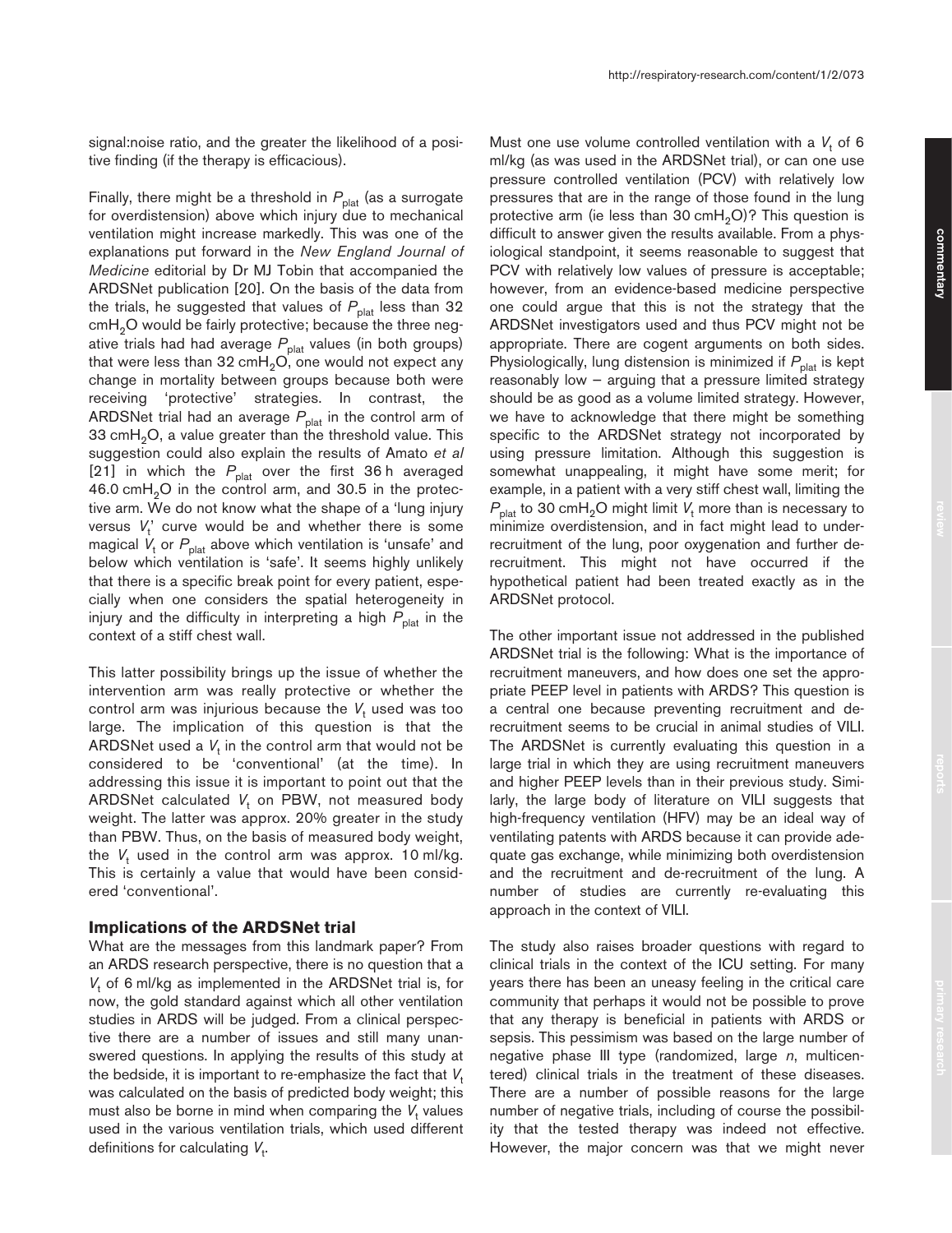obtain a positive trial even if a therapy was effective, because of the tremendous heterogeneity in the patient population, multiple co-morbidities, widely differing underlying diseases, difficulty in controlling co-interventions, and so on. The ARDSNet trial has partially put these concerns to rest: it is the first large-scale trial to show that a particular therapy is effective in patients with ARDS, and in some sense it can be considered a 'proof of concept' that the obstacles to successful trials in patients with ARDS and, it is hoped, in patients with sepsis are surmountable.

The trial is a role model of the way in which clinical trials should be conducted in the ICU; however, it required a large number of patients, took a long time to complete, and was extremely expensive. If studies this large, long, and costly are to be performed to evaluate all changes in management of our patients with or without ARDS, it will be extremely difficult to prove almost anything definitively in the ICU setting, other than interventions that are extremely effective. How, then, will it be possible to evaluate the use of inhaled nitric oxide, HFV, the prone position, less restrictive  $V_t$  values, optimal PEEP levels and a whole host of changes in management? We do not have any definitive answers to these questions; ideally other networks such as the ARDSNet should be set up to answer some of these questions with large-scale trials. In addition, it would be wonderful if a reasonably robust, yet less expensive (both in monetary terms and in the numbers of patients required) study designs could be developed. Perhaps for some questions we should accept less stringent *P* values when assessing a mortality endpoint. After all, a *P* value of less than 0.05 is arbitrary, and for studies that make physiological sense and have other physiological endpoints that seem to be improving, a less stringent statistical hurdle might be appropriate. This is particularly true for therapies for which there is no physiological or biological concern a priori concerning the toxicity of the intervention.

In this regard, it has been argued that physiological (also called intermediate) endpoints might be useless, and even grossly misleading. For example, in the ARDSNet study the  $P_a$ O<sub>2</sub>: inspired fractional concentration of O<sub>2</sub> ( $F_1$ O<sub>2</sub>) ratio was higher in the 12 ml/kg group for the first couple of days and yet mortality also ended being higher in this group. Results such as this have been used to suggest that studies that use physiological endpoints should not be used to change clinical practice. We would argue that physiological endpoints might be useful but should be used advisedly. Intermediate endpoints that are immediately 'downstream' from a specific intervention might not be useful. By 'downstream' we mean physiological events that are a direct consequence of the intervention. For example, we know that higher mean airway pressures, as would be observed with higher V<sub>t</sub> values, usually lead directly to higher  $P_{a}O_{2}$  values; the use of inhaled nitric oxide also leads directly to increases in P<sub>a</sub>O<sub>2</sub>. Because

these endpoints are a direct consequence of the intervention, they might not give us clues to potential detrimental effects of the interventions and hence might not be ideal endpoints for outcome studies. However, endpoints that are further downstream and are correlated with mortality might be suitable; an example of such an endpoint within the context of ventilation trials might be changes in inflammatory cytokines with different ventilatory strategies.

Finally, what are the mechanisms that led to the lower mortality in the 6 ml/kg group? It was certainly not due to a decrease in barotrauma, as the incidence of barotrauma was virtually identical in the two groups (10% versus 11%). It is tempting to speculate that it might have been related to the greater decrease in serum cytokines (interleukin-6 was measured in the present study). As discussed above, it had previously been suggested that injurious forms of mechanical ventilation could lead to an increase in various mediators in the lung (biotrauma) and, owing to the increased alveolar-capillary permeability, that these mediators might enter the circulation and cause organ dysfunction. This hypothesis is attractive and has some indirect experimental support data [22], but it is extremely difficult to prove  $-$  at the moment all we have is tantalizing correlative results, but a definitive answer to this question might require a study that specifically targets these mediators and examines changes in outcome.

Indeed, if this hypothesis is correct, it would suggest possible novel approaches to the assessment and treatment of patients at risk for VILI. Ideally, one should apply ventilatory strategies that are relatively non-injurious, but in patients with severe ARDS this might be extremely difficult, if not impossible, because of the spatial heterogeneity of their lung disease [23]. A strategy that maintains a given lung unit open might lead to the overdistension of other units. In situations such as this, anti-inflammatory therapies (such as anti-cytokine therapies) might prove to be useful adjuncts to lung protective strategies [24,25], possibly by preventing distal organ injury. Admittedly this approach is purely conjectural at the moment, but if it turns out to be correct, how might we decide which patients would benefit from these therapies? A number of studies have now shown that septic patients who are homozygous for a specific polymorphism in the tumor necrosis factor- $\alpha$  (TNF- $\alpha$ ) gene have increased TNF- $\alpha$  levels and have an increased risk of death. If similar polymorphisms turn out to be important in the context of the biotrauma induced during mechanical ventilation, then a ventilated patient's therapy in future might depend on their particular genotype, an approach that might be known as 'ventilogenomics', indicating the interplay between the patient's genetic predisposition to biotrauma and ventilatory strategy. Perhaps patients with a genetic predisposition to the development of high levels of pro-inflammatory mediators would be those who require these novel adjunctive anti-inflammatory therapies.